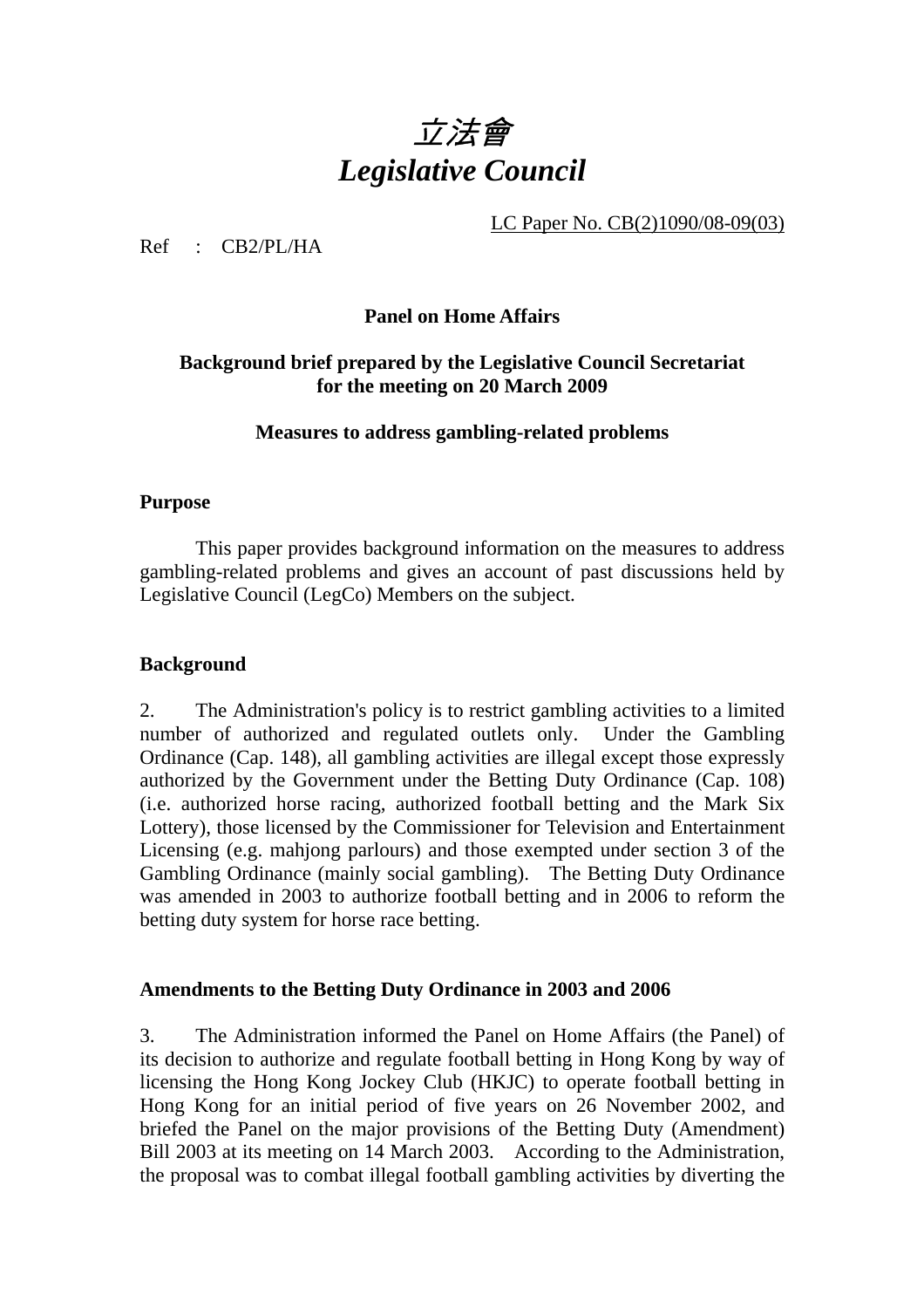demand for football betting into authorized channel. A Bills Committee was formed on 11 April 2003 to study the Bill and to discuss with HKJC on the licensing conditions and preparatory work for the conduct of football betting. The Bill was passed by LegCo on 10 July 2003.

4. The Administration briefed the Panel on the proposed reforms to the betting duty system for horse race betting at its meetings on 13 May and 16 June 2005, and introduced to LegCo the Betting Duty (Amendment) Bill 2006 in April 2006 for (a) enhancing the effectiveness of authorised horse race betting in combating illegal gambling and maintaining the betting duty revenue at a steady level; and (b) rationalising the regulatory regime for conduct of betting on horse races so as to bring it broadly in line with the authorized football betting and lotteries under the Betting Duty Ordinance. A Bills Committee was formed on 28 April 2006 to study the Bill, which was subsequently passed by LegCo on 12 July 2006.

#### **Measures to address gambling-related problems**

5. Major measures taken by the Administration to address gambling-related problems pursuant to the enactment of the Betting Duty (Amendment) Ordinance 2003 and Betting Duty (Amendment) Ordinance 2006 are summarized in paragraphs 6 to 10.

#### *The Ping Wo Fund*

6. In September 2003, the Administration set up the Ping Wo Fund (the Fund) to finance preventive and remedial measures to address the gambling-related problems, which included (a) counselling treatment and other remedial or support services for problem and pathological gamblers and those affected by them; (b) public education and other measures to prevent or alleviate problems relating to gambling; and (c) research and studies into problems and issues relating to gambling. The Ping Wo Fund Advisory Committee was also established to give advice on the use and application of the Fund.

#### *Dedicated counselling and treatment centres*

7. Four pilot dedicated counselling and treatment centres for problem and pathological gamblers, financed by the Fund, have been set up and are being operated by Caritas, the Tung Wah Group of Hospitals (TWGHs), Zion Social Service Limited and the Hong Kong Federation of Youth Groups respectively. The first two centres have commenced service since October 2003 and the latter two since February 2007. The four centres provide specialized counselling and treatment services for problem and pathological gamblers and their family members, facilitate the development of the best practices for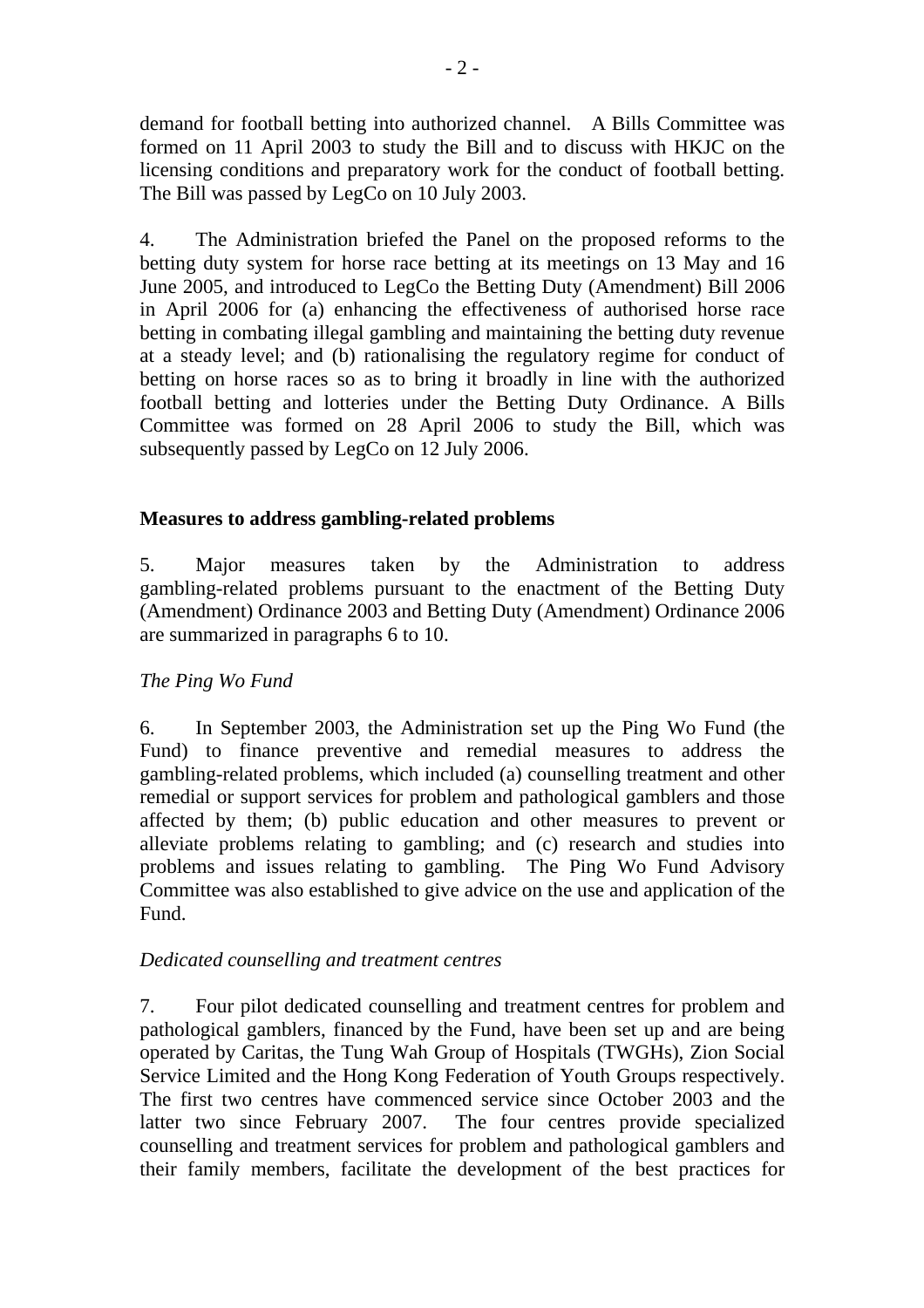remedial services and screening of problem and pathological gamblers in Hong Kong, and collect data and statistics for enhancing understanding about the behaviour and risk factors of problem and pathological gambling. The service contracts for the four centres will end on 31 December 2009.

## *Public education*

8. Since 2003, the Administration has launched education campaigns focusing on the adverse impact of excessive or illegal gambling on the community, especially on young people below the age of 18. It has also commissioned various non-governmental organizations to launch education programmes which target the young people, school students, teachers, parents and district personnels on gambling-related problems. Publicity programmes have been arranged to show the audience the adverse impact that could be caused by gambling on one's health, family, social status and finance.

#### *Research and studies*

9. In 2004, the Home Affairs Bureau (HAB) commissioned the Hong Kong Polytechnic University (HKPU) to assess the effectiveness of the two counselling and treatment centres operated by Caritas and TWGHs. The consultancy report recommended, among other things, the continued operation of the two service centres and the setting up of two small community-based treatment centres. For determining the long-term provision for combating gambling-related problems, HAB further commissioned HKPU in 2007 to conduct a second phase consultancy study on Hong Kong people's participation in gambling activities and their gambling behaviours, and the effectiveness of the existing measures in addressing gambling-related problems.

#### *Codes of Practice for the Conduct of Football Betting and Lotteries*

10. In February 2004, the Administration issued the Codes of Practice for the Conduct of Football Betting and Lotteries to give guidance on how the conditions of the licence of football betting and licence of lotteries may be complied with. These codes were imposed to regulate the licensee so as to minimize the negative impact of gambling on the public, especially young people. For example, in the prevention of underage betting, the codes of practice stipulate that the licensee should display signs of reasonable size and clarity in its premises to indicate that juveniles are not allowed to enter such premises and place bets with the licensee. The licensee should also adopt appropriate and practicable measures aiming at preventing juveniles from placing bets including the checking of the identification of any person whom the licensee has reason to believe might be a juvenile.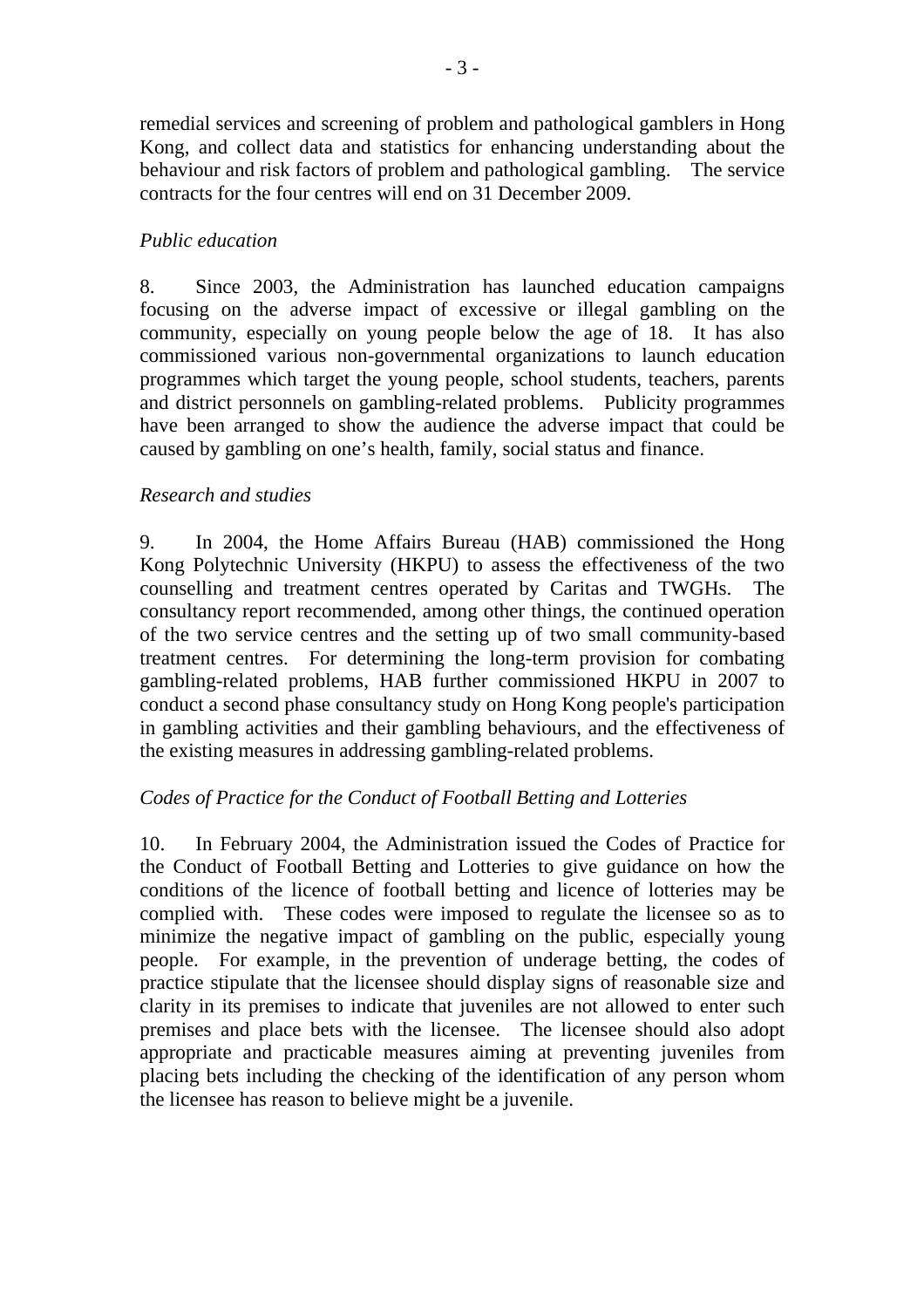## **Past discussions**

11. Major views and concerns expressed by members at the meetings of the Panel and relevant Bills Committees in relation to measures to address gambling-related problems are summarized in paragraphs 12 to 19.

#### Pilot dedicated counselling and treatment centres

12. Some members queried whether the two pilot counselling and treatment centres operated by Caritas and TWGHs had adequate manpower to meet the service demand. These members considered that the Administration should review the adequacy of the annual funding of \$3.5 million to each centre, and explore other sources of funding for injection into the Ping Wo Fund if the contribution from HKJC was inadequate to cope with the service demand.

13. The Administration responded that in the extension of the service contracts of the two centres to 31 December 2009, the Ping Wo Fund Advisory Committee had recommended that pending the completion of the second phase consultancy study conducted by HKPU, the service scale and funding level of the two centres should remain unchanged. Regarding funding support for the Ping Wo Fund, the Administration advised that HKJC had undertaken to contribute \$15 million each year to the Fund from July 2008 to June 2013, and in case of serious shortfall, the Administration would raise fund from other sources. Moreover, the need to increase HKJC's contributions to the Fund would be considered when the licence for authorised football betting was due for renewal.

#### Codes of practice for the conduct of football betting and lotteries

14. A member expressed disappointment that the two codes of practice had not specified the match types and betting options. He considered that without such restrictions, the licensed operator for football betting would have a free hand to offer as many betting options as possible in order to compete with illegal operators, and this would encourage participation in gambling activities. Another member commented that the codes of practice failed to regulate promotion activities for football betting which were not organized by the licensees, for example, the increased coverage on betting information instead of football news in the press.

15. The Administration explained that the licensing conditions for authorized football betting and the code of practice should seek to strike a balance between the need to ensure the competitiveness of authorized football betting vis-à-vis its illegal counterparts, and to minimize the adverse impact of gambling on the community, in particular underage betting. The attempt to specify details such as bet types and match types in the legislation or in the licensing conditions would seriously undermine the licensee's competitiveness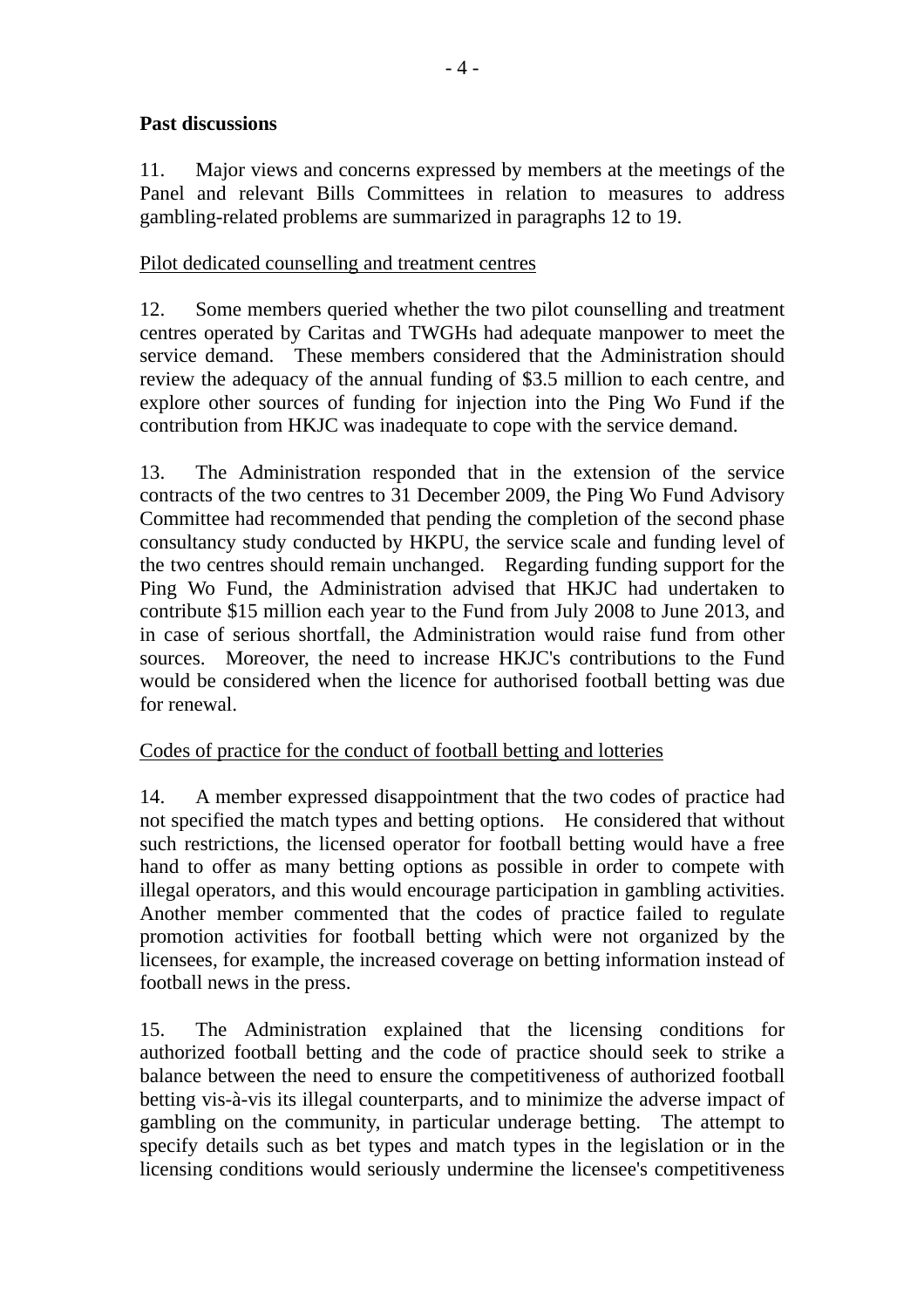and the effectiveness of authorized football betting to combat illegal gambling activities. The Administration further advised that the Betting and Lotteries Commission had conveyed to the media that football as a sport and football betting should be handled separately.

## Measures to address the negative impact of gambling

16. In the discussion of the Administration's proposal for the authorization of football betting, some members expressed concern that juveniles would easily be attracted to football betting as football was a popular sport among young people. Other members considered that gambling-related problems had all along existed in Hong Kong and authorization of football betting should not be taken as the cause to these problems. These members considered that the most important issue was how the Administration would implement measures to address these problems, in particular underage betting. They also urged the Administration to ensure adequate support for counselling and treatment services to problem and pathological gamblers.

17. In the deliberation of the reform of the betting duty system on horse race betting, some members considered that the Administration's gambling policy should never be to compete with the illegal and offshore bookmakers for a larger share of the gambling market but, rather, to combat illegal gambling by law enforcement and not to encourage people to gamble. These members expressed concern that the proposed reform would give rise to a substantial increase in public participation in horse racing. Deputations attending the special Panel meeting to discuss the issue suggested that the Administration should put in place adequate preventive and remedial measures for the youth alongside the introduction of any reforms to the betting duty system; study the social impact of the authorization of soccer betting, and allocate additional resources to deal with gambling-related problems and enhance publicity on the adverse effect of gambling.

18. In response to the concerns raised by members and deputation, the Administration has introduced various measures to combat gambling-related problems since 2003, as summarized in paragraphs 6 to 10. The Administration also advised that while the number of gamblers might increase after the authorization of football betting, according to the experience in other countries, it did not necessarily lead to an increase in pathological gamblers. As regards the reform to the betting duty system on horse racing, the Administration responded that the proposed reform should only give rise to a slight increase in public participation in horse racing as the people targetted were those who were all along gamblers but had been placing bets with illegal bookmakers.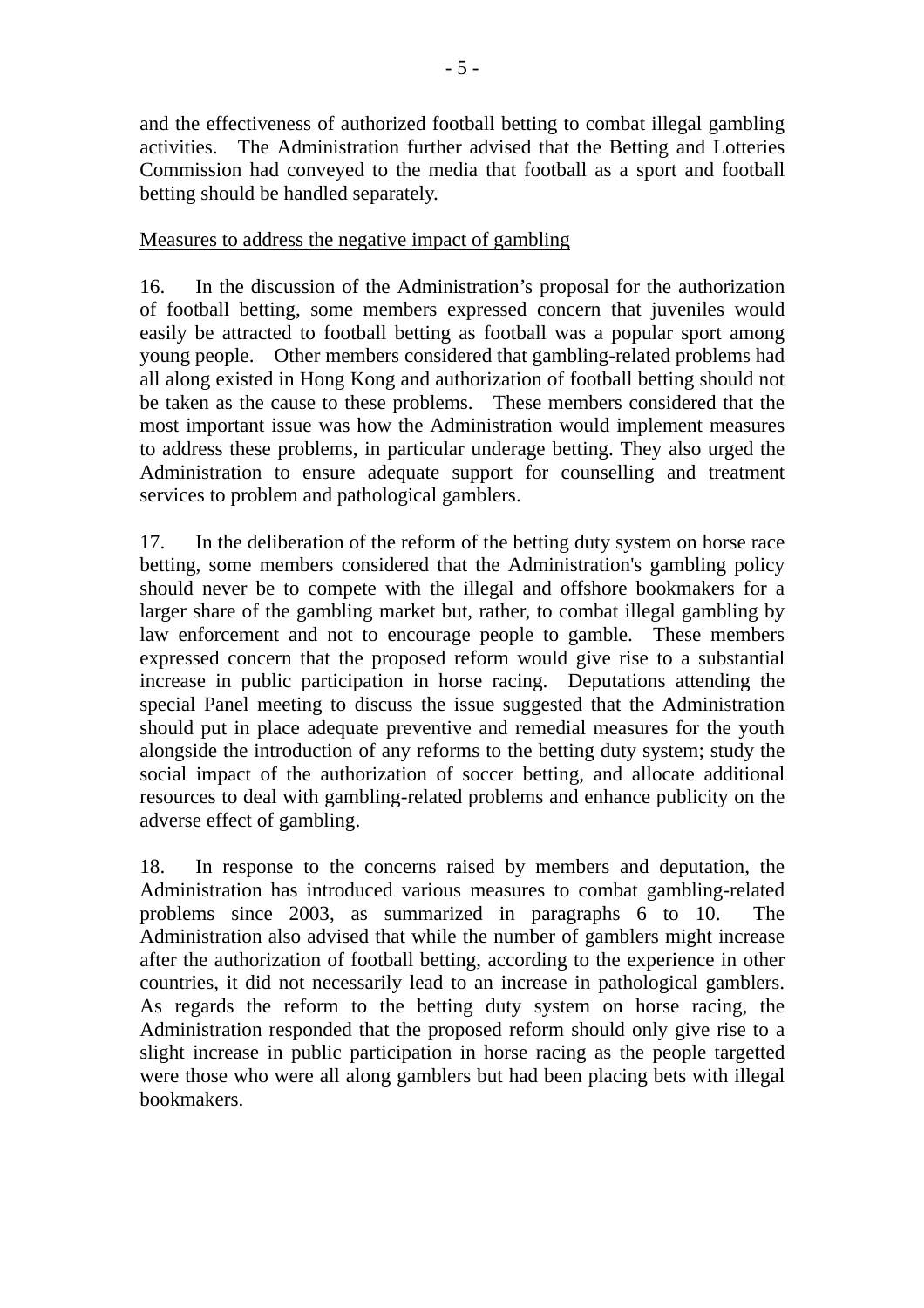Regulating advertisements on horse racing

19. Some members considered that the prohibited hours for advertising the conduct of betting on horse races on Saturdays and Sundays (i.e. between 4:30 pm and 10:30 pm, except during broadcast of horse races) should be more stringent as children and youngsters mostly watched television on those days. To address members' concern, the Administration agreed to extend such hours to between 9:30 am and 10:30 pm on Saturdays and Sundays, except during broadcast of horse races.

#### **Recent Development**

20. In November 2008, the Complaints Division of the LegCo Secretariat referred to the Panel questions raised by Duty Roster Members' regarding the funding mechanism of the Ping Wo Fund, the education programmes on the negative impact of gambling for adult gamblers and the appointment mechanism of the Betting and Lotteries Commission. The relevant paper was issued to members vide LC Paper No. CB(2)597/08-09 on 6 January 2009. At the LegCo meetings on 14 January 2009 and 11 February 2009, Hon WONG Sing-chi respectively raised an oral and a written question about the effectiveness of the measures taken by the Administration to address gambling-related problems and the funding of the counselling and treatment centres for problem and pathological gamblers under the Ping Wo Fund.

21. The Administration's responses to the questions raised by members are summarized as follows -

- (a) publicity and public education programmes funded by the Ping Wo Fund have been launched to deter gambling and prevent problems caused by excessive gambling, and the licensing conditions imposed on the licensees should minimize the negative impact of gambling;
- (b) Section 6D of the Betting Duty Ordinance has stipulated the appointment of members to the Betting and Lotteries Committee, which should include not less than eight persons who are not public officers and among whom should include representatives from the education, religion and social work sector; and
- (c) the Ping Wo Fund Advisory Committee has been studying HKPU's latest consultancy report on gambling-related issues, which includes an assessment on the effectiveness of the Government's measures to combat these problems. Based on the Committee's recommendations, SHA would consider the long-term provision of counselling, treatment, and other support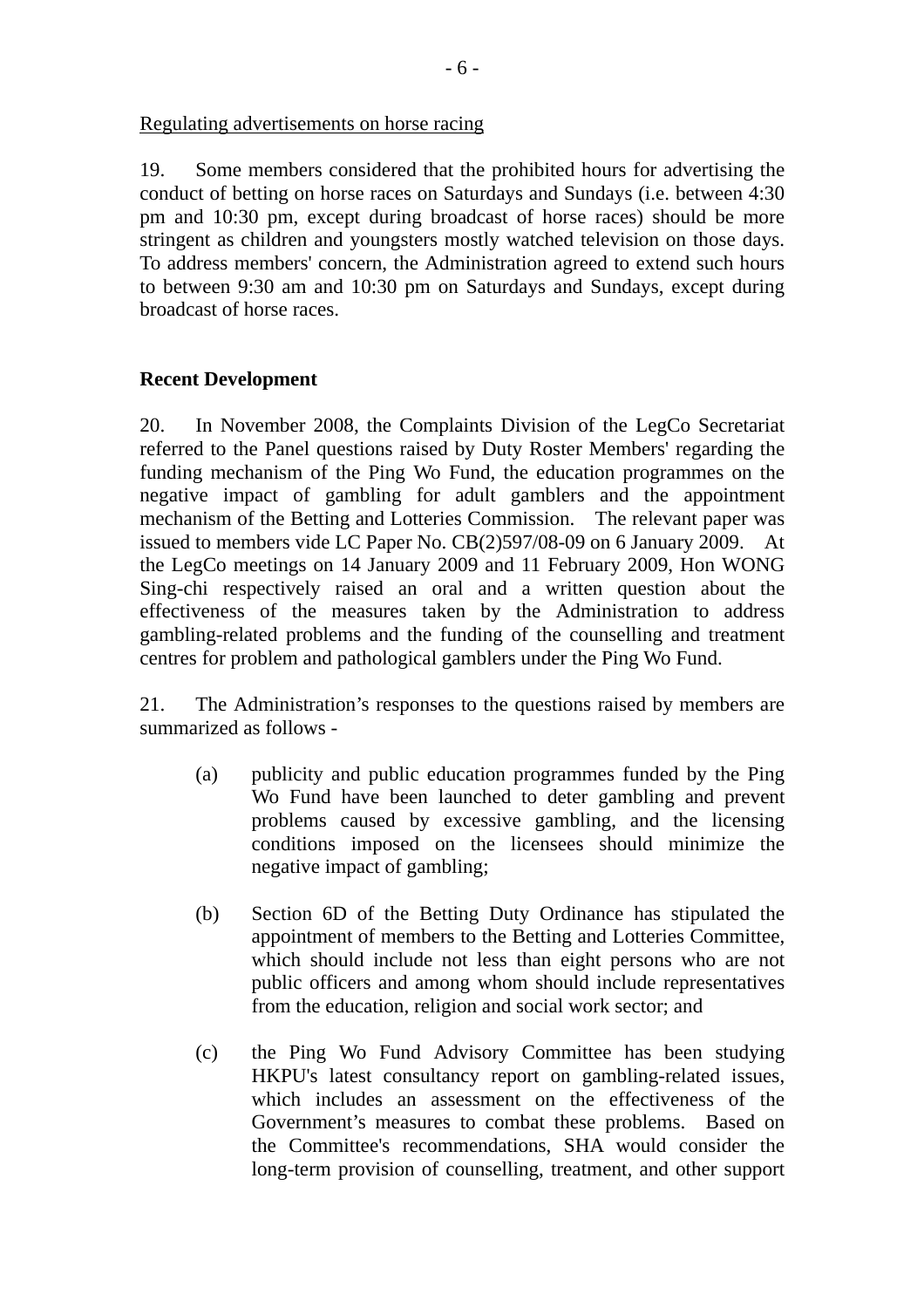services for problem and pathological gamblers in a comprehensive manner and report to the Panel at its regular meeting scheduled for 20 March 2009.

## **Relevant papers**

22. A list of relevant papers with their hyperlinks at the LegCo website is in the **Appendix**.

Council Business Division 2 Legislative Council Secretariat 17 March 2009

J:\cb2\BC\TEAM2\HA\08-09\090320\softcopy\ha0320cb2-1090-3-e.doc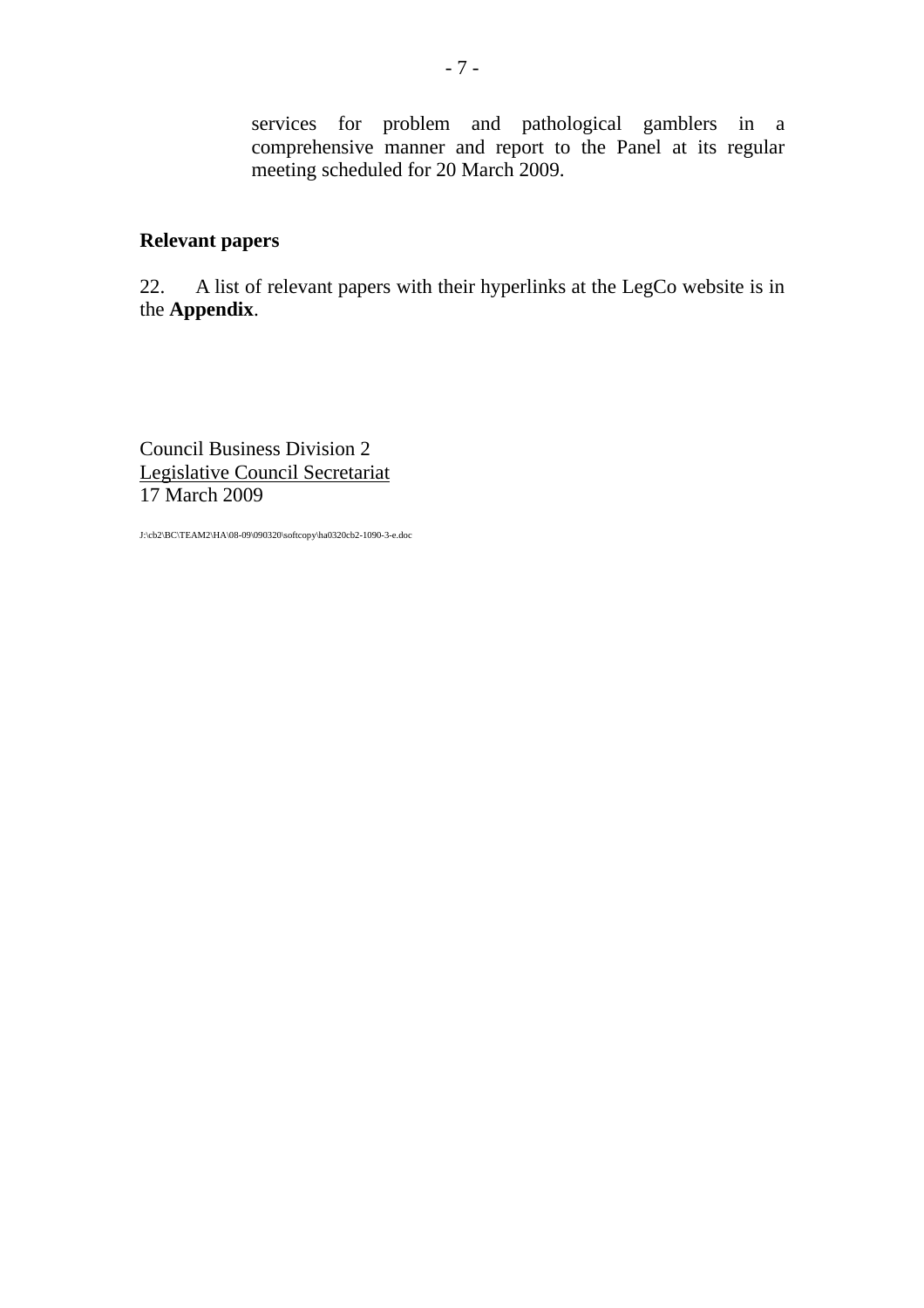## **Panel on Home Affairs**

# **Relevant documents on measures to address gambling-related problems**

| <b>Meeting</b>                        | Date of<br>meeting | Question/Motion/<br>Paper                                                                                                                                                 | LC Paper No.                                                                                                                           |
|---------------------------------------|--------------------|---------------------------------------------------------------------------------------------------------------------------------------------------------------------------|----------------------------------------------------------------------------------------------------------------------------------------|
|                                       |                    |                                                                                                                                                                           |                                                                                                                                        |
| Panel<br>Home<br>on<br><b>Affairs</b> | 26.11.02           | Council<br>Legislative<br>Brief on "Authorisation<br>of soccer betting: The<br>way forward" issued by<br>Home<br>Affairs<br>the<br><b>Bureau</b>                          | File Ref: HAB/CR/1/17/109<br>http://www.legco.gov.hk/yr02-0<br>3/english/panels/ha/papers/hab_<br>$cr_1_1_7_1_0_9$ <sub>_e.pdf</sub>   |
|                                       |                    | Consultation report on<br>"Gambling Review: A<br>Consultation<br>Paper"<br>provided<br>by<br>the<br>Administration                                                        | $CB(2)1437/01-02(01)$<br>http://www.legco.gov.hk/yr01-0<br>2/english/panels/ha/papers/ha04<br>12cb2-1437-1e.pdf                        |
|                                       |                    | Legislative<br>Council<br>"Gambling"<br><b>Brief</b><br>on<br><b>Review: A Consultation</b><br>Paper" issued by the<br><b>Home Affairs Bureau</b>                         | File Ref : $S/F(2)$ to HAB CR<br>$1/17/93$ Pt. 2<br>http://www.legco.gov.hk/yr00-0<br>1/english/panels/ha/papers/lcbri<br>ef-e-gmb.pdf |
|                                       |                    | Minutes of meeting                                                                                                                                                        | CB(2)805/02-03<br>http://www.legco.gov.hk/yr02-0<br>3/english/panels/ha/minutes/ha<br>021126.pdf                                       |
|                                       | 14.3.03            | Discussion<br>paper<br>on<br>"Authorization<br>of<br><b>Football Betting</b><br><b>Betting</b><br>Duty<br>(Amendment)<br>Bill"<br>provided<br>the<br>by<br>Administration | $CB(2)1419/02-03(02)$<br>http://www.legco.gov.hk/yr02-0<br>3/english/panels/ha/papers/ha03<br>14cb2-1419-2e.pdf                        |
|                                       |                    | Minutes of meeting of<br>the Panel<br>on Home<br>Affairs on 10 January<br>2003                                                                                            | CB(2)1118/02-03<br>http://www.legco.gov.hk/yr02-0<br>3/english/panels/ha/minutes/ha<br>030110.pdf                                      |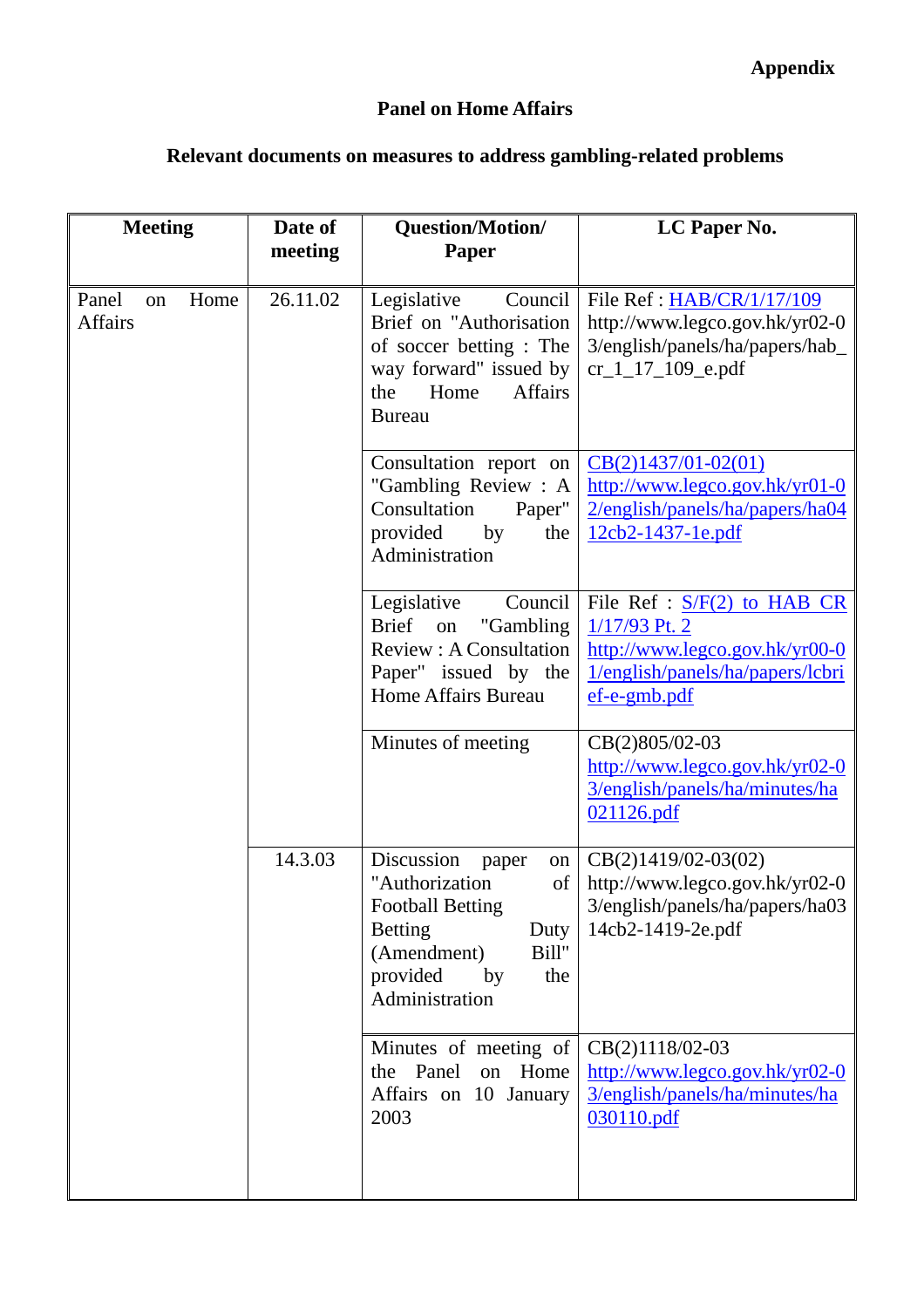| <b>Meeting</b>                  | Date of<br>meeting | Question/Motion/<br><b>Paper</b>                                                                                      | LC Paper No.                                                                                                     |
|---------------------------------|--------------------|-----------------------------------------------------------------------------------------------------------------------|------------------------------------------------------------------------------------------------------------------|
|                                 |                    | Minutes of meeting                                                                                                    | CB(2)1676/02-03<br>http://www.legco.gov.hk/yr02-0<br>3/english/panels/ha/minutes/ha<br>030314.pdf                |
| <b>House Committee</b>          | 27.6.03            | <b>Bills</b><br>Report<br>of<br>the<br>Committee on Betting<br>Duty (Amendment) Bill<br>2003                          | CB(2)2657/02-03<br>http://www.legco.gov.hk/yr02-0<br>3/english/hc/papers/hc0627cb2-<br>2657e.pdf                 |
| Panel on Home<br><b>Affairs</b> | 12.12.03           | Discussion<br>paper<br>on<br>"Implementation<br>of<br>address<br>measures<br>to<br>gambling-related<br>problems"      | $CB(2)633/03-04(01)$<br>http://www.legco.gov.hk/yr03-0<br>4/english/panels/ha/papers/ha12<br>12cb2-633-1-e.pdf   |
|                                 |                    | Minutes of meeting                                                                                                    | CB(2)913/03-04<br>http://www.legco.gov.hk/yr03-0<br>4/english/panels/ha/minutes/ha<br>031212.pdf                 |
|                                 | 13.2.04            | Discussion<br>paper<br>on<br>"Codes of Practice for<br>the Conduct of Football<br>Betting and Lotteries"              | $CB(2)1263/03-04(02)$<br>http://www.legco.gov.hk/yr03-0<br>4/english/panels/ha/papers/ha02<br>13cb2-1263-02e.pdf |
|                                 |                    | Minutes of meeting                                                                                                    | CB(2)1746/03-04<br>http://www.legco.gov.hk/yr03-0<br>4/english/panels/ha/minutes/ha<br>040213.pdf                |
|                                 | 13.5.05            | Administration's<br>paper<br>entitled<br>"Proposed<br>Reforms to the Betting<br>Duty System on Horse<br>Race Betting" | $CB(2)1520/04-05(02)$<br>http://www.legco.gov.hk/yr04-0<br>5/english/panels/ha/papers/ha05<br>13cb2-1520-2e.pdf  |
|                                 |                    | Minutes of meeting                                                                                                    | CB(2)1917/04-05<br>http://www.legco.gov.hk/yr04-0<br>5/english/panels/ha/minutes/ha<br>050513.pdf                |